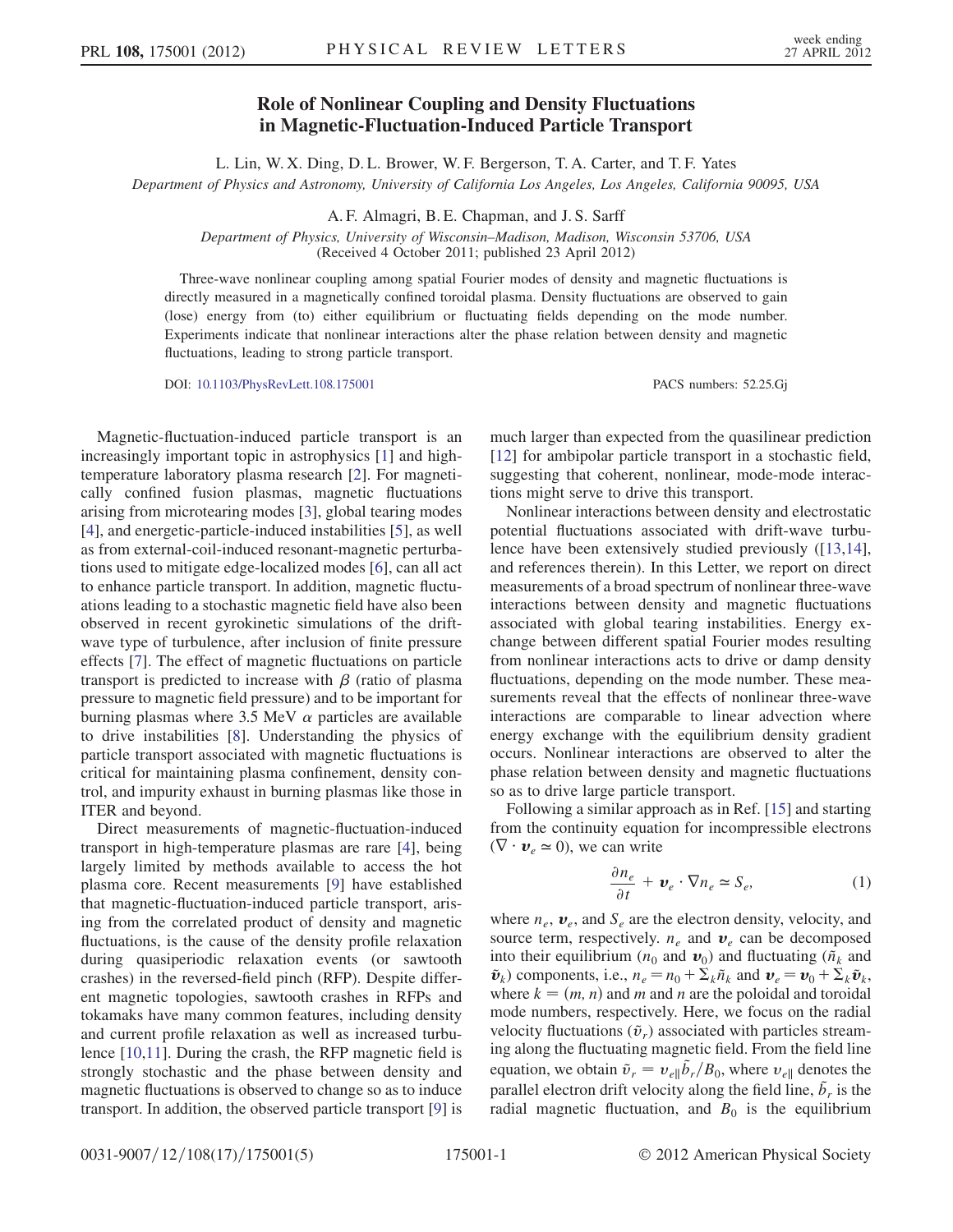magnetic field. After substituting the decomposed  $n_e$  and  $v_e$  into Eq. [\(1](#page-0-0)), multiplying by  $\tilde{n}_{k_1}$ , substituting for  $\tilde{v}_r$ , and performing an average  $\langle \ldots \rangle$  over the magnetic flux surface, we have the energy equation for electron density fluctuations:

<span id="page-1-0"></span>
$$
\frac{1}{2} \frac{\partial \langle \tilde{n}_{k_1}^2 \rangle}{\partial t} \simeq -\frac{\nu_{e\parallel}}{B_0} \langle \tilde{n}_{k_1} \tilde{b}_{r,k_1} \rangle \frac{\partial n_0}{\partial r} \n- \frac{\nu_{e\parallel}}{B_0} \sum_{k_1 = k_2 \pm k_3} \langle \tilde{n}_{k_1} \tilde{b}_{r,k_2} \frac{\partial \tilde{n}_{k_3}}{\partial r} \rangle.
$$
\n(2)

Contributions from the source, higher-order nonlinear interactions (such as four-wave coupling), and dissipation effects are not considered. The left-hand side of Eq. [\(2\)](#page-1-0) is the power term describing the temporal evolution of modal energy residing in  $\tilde{n}_{k_1}$ . The first term on the right-hand side represents linear advection, which accounts for the energy exchange between  $\tilde{n}_{k_1}$  and the equilibrium density gradient  $\partial n_0/\partial r$ . This term can also be written as  $-\Gamma_{k_1}\partial n_0/\partial r$ , where  $\Gamma_{k_1} = v_{e\parallel} \langle \tilde{n}_{k_1} \tilde{b}_{r,k_1} \rangle / B_0$  is the particle flux resulting from fluctuations with  $k_1$ . The second term on the righthand side results from nonlinear advection. It is a triple product of three fluctuating quantities  $(\tilde{n}_{k_1}, \tilde{b}_{r,k_2}, \tilde{b}_{r,k_3})$  $\partial \tilde{n}_{k_2} / \partial r$  and describes the nonlinear three-wave interaction among fluctuations with mode numbers  $k_1$ ,  $k_2$ , and  $k_3$ . Depending on the sign, the linear and nonlinear advection terms can act to drive or damp density fluctuations. In the following, we report on direct measurements of each term in Eq. ([2](#page-1-0)).

Our experiments have been conducted in the Madison Symmetric Torus [[16](#page-4-9)], a toroidal device with major radius  $R = 1.5$  m and minor radius  $a = 0.52$  m. All data presented herein are for deuterium RFP plasmas with toroidal plasma current 400 kA and central line-averaged electron density  $1 \times 10^{19}$  m<sup>-3</sup>. Multiple magnetic tearing modes resonate in these plasmas. Modes with  $m = 1$  and  $n = 1$ 5–12 resonate inside the reversal surface,  $r/a < 0.8$ . Beyond this surface, the toroidal magnetic field reverses direction. Modes with  $m = 0$  and  $n = 1-4$  resonate at the reversal surface, where the electron temperature is  $\sim$ 150 eV. The plasma exhibits a quasiperiodic ''sawtooth'' relaxation cycle evident in many quantities [\[17\]](#page-4-10). The cycle consists of a slow ramp ( $\sim$  4 ms) followed by a rapid relaxation or crash ( $\sim 100 \mu s$ ) during which the tearing modes spike to their maximum amplitudes. The multiple magnetic islands associated with these modes overlap, leading to a stochastic magnetic field [\[18\]](#page-4-11) accompanied by strong density relaxation and particle pump-out [\[9](#page-4-2)].

Although tearing modes have localized resonant surfaces, their associated density  $(\tilde{n}_k)$  and radial magnetic fluctuations  $(\tilde{b}_{r,k})$  have a global extent. All  $\tilde{n}_k$ 's peak near the reversal surface where the equilibrium density gradient  $(\partial n_0/\partial r)$  is large [\[19\]](#page-4-12), while  $\tilde{b}_{r,k}$  peaks near the corresponding resonant surface [\[20\]](#page-4-13). Measurements shown herein were obtained near the reversal surface where  $m = 0$  modes are maximum. To illustrate typical behavior, the root-mean-square (rms) values of  $\tilde{n}$ ,  $\tilde{b}_r$ , their relative phase  $\delta_{\tilde{n}\tilde{b}_r}$ , and the magnetic-fluctuation-induced particle flux  $\Gamma_k = v_{e} \sqrt[n]{\tilde{n}_k \tilde{b}_{r,k}} / B_0$ , for the  $(m, n) = (1, 10)$  mode, are shown in Fig. [1.](#page-1-1) The measurements are accomplished by using a high-speed, laser-based, polarimetryinterferometry diagnostic. The line-integrated measurements from the outermost chord are localized to the edge region  $(0.8 \le r/a \le 1)$ . Standard interferometry is employed to measure the equilibrium density profile and density fluctuations. Electron drift velocity along the field line ( $v_{e\parallel}$ ) is determined from  $v_{e\parallel} = J_{\parallel}/(en_0)$ , where  $J_{\parallel}$  is the parallel plasma current density and  $e$  is the electron charge. Radial magnetic fluctuations  $\tilde{b}_r$ , equilibrium magnetic strength  $B_0$ , and  $J_{\parallel}$  are each determined by measuring the Faraday effect [\[20,](#page-4-13)[21\]](#page-4-14). Detailed descriptions of the measurement and analysis techniques have been previ-ously published [[9](#page-4-2)[,22\]](#page-4-15). For  $t \le -0.2$  ms, well before the sawtooth crash at  $t = 0$  ms, although  $\tilde{n}$  [Fig. [1\(a\)\]](#page-1-2) and  $\tilde{b}_r$  [Fig. [1\(b\)\]](#page-1-2) have finite amplitude, their relative phase  $\delta_{\tilde{n}\tilde{b}_r}$  [Fig. [1\(c\)\]](#page-1-2) is close to  $\pi/2$ , resulting in a low particle flux [Fig. [1\(d\)\]](#page-1-2). However, at  $t = -0.06$  ms, just before the crash,  $\delta_{\tilde{n}\tilde{b}_r}$  deviates from  $\pi/2$  as  $\tilde{n}$  and  $\tilde{b}_r$  amplitudes increase, leading to maximum particle flux at the crash. Similar observations have been made for the other  $m = 1$ modes. This burst in flux causes density profile relaxation and particle pump-out [[9](#page-4-2)].

<span id="page-1-1"></span>

<span id="page-1-2"></span>FIG. 1. Temporal evolution of the (a) rms value of density fluctuation  $(\tilde{n})$ , (b) rms value of radial magnetic fluctuation  $(\tilde{b}_r)$ , (c) phase between  $\tilde{n}$  and  $\tilde{b}_r$ , and (d) magnetic-fluctuationinduced particle flux from the  $(m, n) = (1, 10)$  mode at  $r/a \sim 0.8$  during the sawtooth cycle. Crash occurs at  $t = 0$ .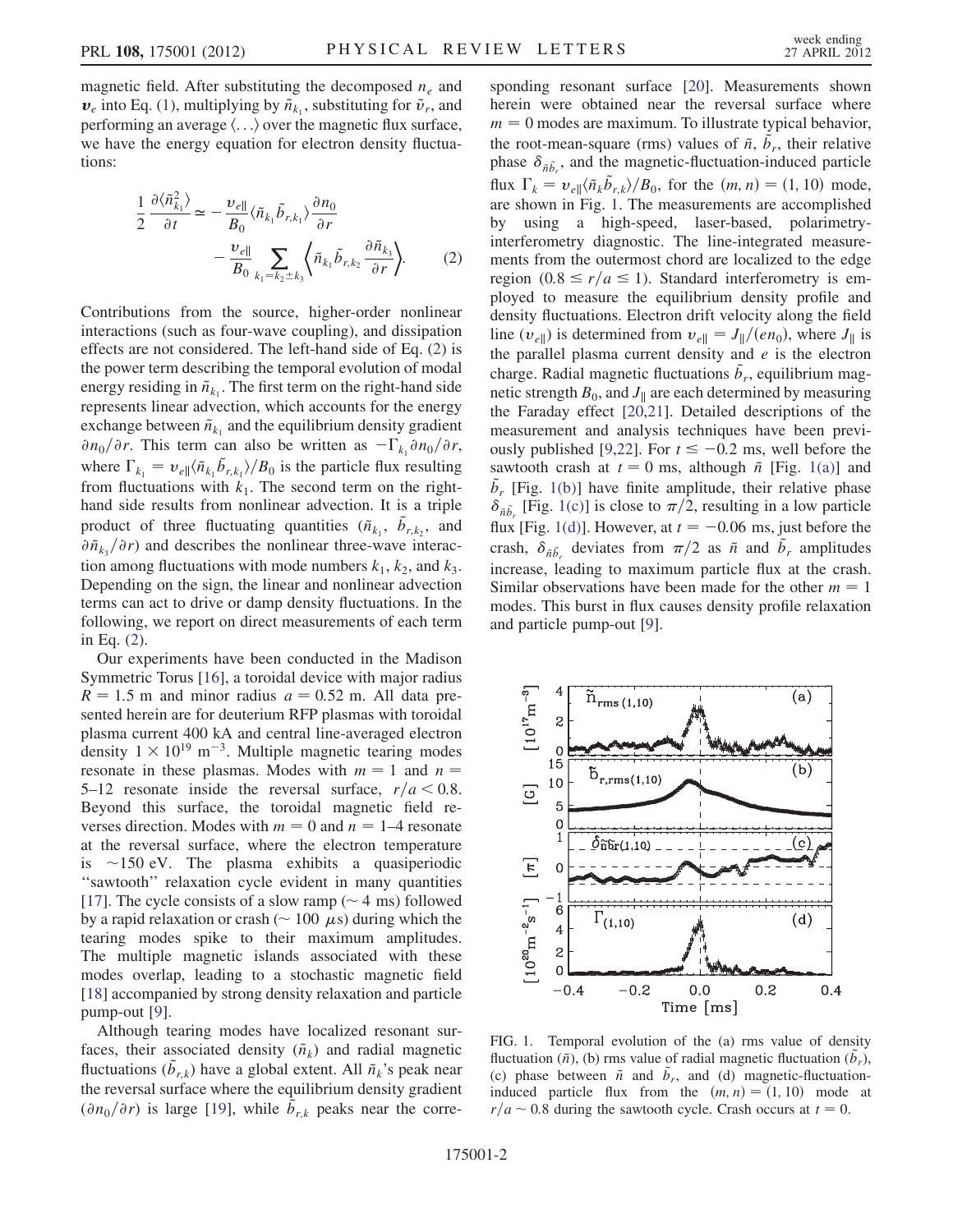Addressing the intriguing question of why the fluctuation amplitudes and phase spontaneously change at the crash requires investigation of driving and damping mechanisms of the density fluctuations through measurement of all terms in Eq. ([2](#page-1-0)). To evaluate the linear and nonlinear terms, in addition to the results from Fig. [1](#page-1-1), measurements of  $\partial n_0/\partial r$  and  $\partial \tilde{n}_k/\partial r$  are required.  $\partial n_0/\partial r$  is obtained by taking the gradient of the inverted line-integrated density profile, while  $\partial \tilde{n}_k/\partial r$  is directly measured by using a novel differential interferometry tech-nique [[22](#page-4-15)]. The amplitude of  $\partial \tilde{n}_k/\partial r$  tracks that of  $\tilde{n}_k$  and peaks at the crash. After obtaining  $\tilde{n}_{k_1}, \tilde{b}_{r,k_2}$ , and  $\partial \tilde{n}_{k_3}/\partial r$ , their triple product can be quantitatively determined. The sign and amplitude determine the direction and strength of energy flow among the modes involved in the nonlinear interaction and are critical to understanding the underlying mechanisms of the three-wave process.

Evaluation of Eq. ([2](#page-1-0)) for the  $(m, n) = (1, 10)$  mode reveals that each of the three terms grows significantly at the sawtooth crash, as shown in Fig. [2.](#page-2-0) Interestingly, the measured power term is much smaller than the linear and nonlinear advection terms, remaining below  $0.2 \times$  $10^{40}$  m<sup>-6</sup> s<sup>-1</sup>. The magnitude of the linear and nonlinear terms begins to change at  $t = -0.06$  ms before the crash, when  $\tilde{n}$  and  $\tilde{b}_r$  amplitudes increase, and their relative phase begins to deviate from  $\pi/2$  [see Figs. [1\(a\)](#page-1-2)–[1\(c\)\]](#page-1-2). The linear term is large and positive  $(1.5 \times 10^{40} \text{ m}^{-6} \text{ s}^{-1})$  at  $t =$  $-0.02$  ms), which indicates that the  $(1, 10)$  mode is linearly unstable as it gains its energy from the equilibrium density gradient  $\partial n_0/\partial r$ . In contrast, the nonlinear term is negative with comparable amplitude, indicating that the nonlinear interaction is a sink of energy which is transferred away from the  $(1, 10)$  mode to other modes through three-wave interactions. Within experimental uncertainty, the sum of the nonlinear and linear advection terms equates with the power term, thereby balancing Eq. [\(2\)](#page-1-0).

<span id="page-2-0"></span>

FIG. 2 (color online). Temporal evolution of the (a) power term and (b) linear (black line) and nonlinear (red line) advection terms for the  $(m, n) = (1, 10)$  mode at  $r/a \sim 0.8$  during a sawtooth cycle. Crash occurs at  $t = 0$ .

Similar analysis of Eq. [\(2](#page-1-0)) has been performed for all the dominant modes as shown in Fig. [3.](#page-2-1) Here we observe the mode spectra of linear and nonlinear terms averaged over the time interval  $-0.04$  to  $-0.02$  ms before the sawtooth crash. The power term is always small, remaining less than 15% of either the linear or nonlinear terms. The cause of the density fluctuations varies with the mode number as the linear and nonlinear advection terms can be either driving (positive) or damping (negative). Interestingly, the  $m = 0$ and  $n = 1, 2, 3, 4$  reversal-surface-resonant modes are all linearly stable and nonlinearly driven. The  $m = 1$  coreresonant modes exhibit less uniform behavior. Modes  $(m = 1$  and  $n = 5{\text -}10)$  with the longer wavelength and resonant surfaces closer to the magnetic axis are linearly unstable with nonlinear damping. Conversely, modes  $(m = 1$  and  $n = 11-12)$  with the shorter wavelength and resonance closer to the reversal surface are nonlinearly driven with linear damping. In almost all cases, the linear and nonlinear terms are of opposite sign and roughly balance, within measurement error. There is an apparent energy imbalance for the  $(0, 2)$  and  $(0, 3)$  modes, as the amplitude of the nonlinear term is about half that of the linear term. This might be caused by three-wave interaction from  $m \geq 2$  modes excluded in our analysis or other effects neglected in Eq. [\(2](#page-1-0)). Balancing linear and nonlinear advection leads to the relation

<span id="page-2-2"></span>
$$
\Gamma_{k_1} \simeq -\frac{J_{\parallel}}{en_0B_0} \left(\frac{\partial n_0}{\partial r}\right)^{-1} \sum_{k_1=k_2 \pm k_3} \left\langle \tilde{n}_{k_1} \tilde{b}_{r,k_2} \frac{\partial \tilde{n}_{k_3}}{\partial r} \right\rangle, \tag{3}
$$

revealing that the magnetic-fluctuation-induced particle flux is affected by nonlinear interactions.

Many mode combinations can satisfy the sum rule  $(k_1 =$  $k_2 \pm k_3$ ) for the three-wave interactions, and the nonlinear terms shown in Figs. [2](#page-2-0) and [3](#page-2-1) are summed over all combinations. For example, the nonlinear interaction spectrum for the  $(m, n) = (1, 10)$  mode is shown in Fig. [4,](#page-3-6) at  $t =$ -0:02 ms, when the nonlinear interaction is strongest. The nonlinear term is negative, and the energy is transferred

<span id="page-2-1"></span>

FIG. 3 (color online). Spectra of linear and nonlinear terms. Data are averaged over the interval  $t = -0.04$  ms to  $t =$ -0:02 ms before the sawtooth crash.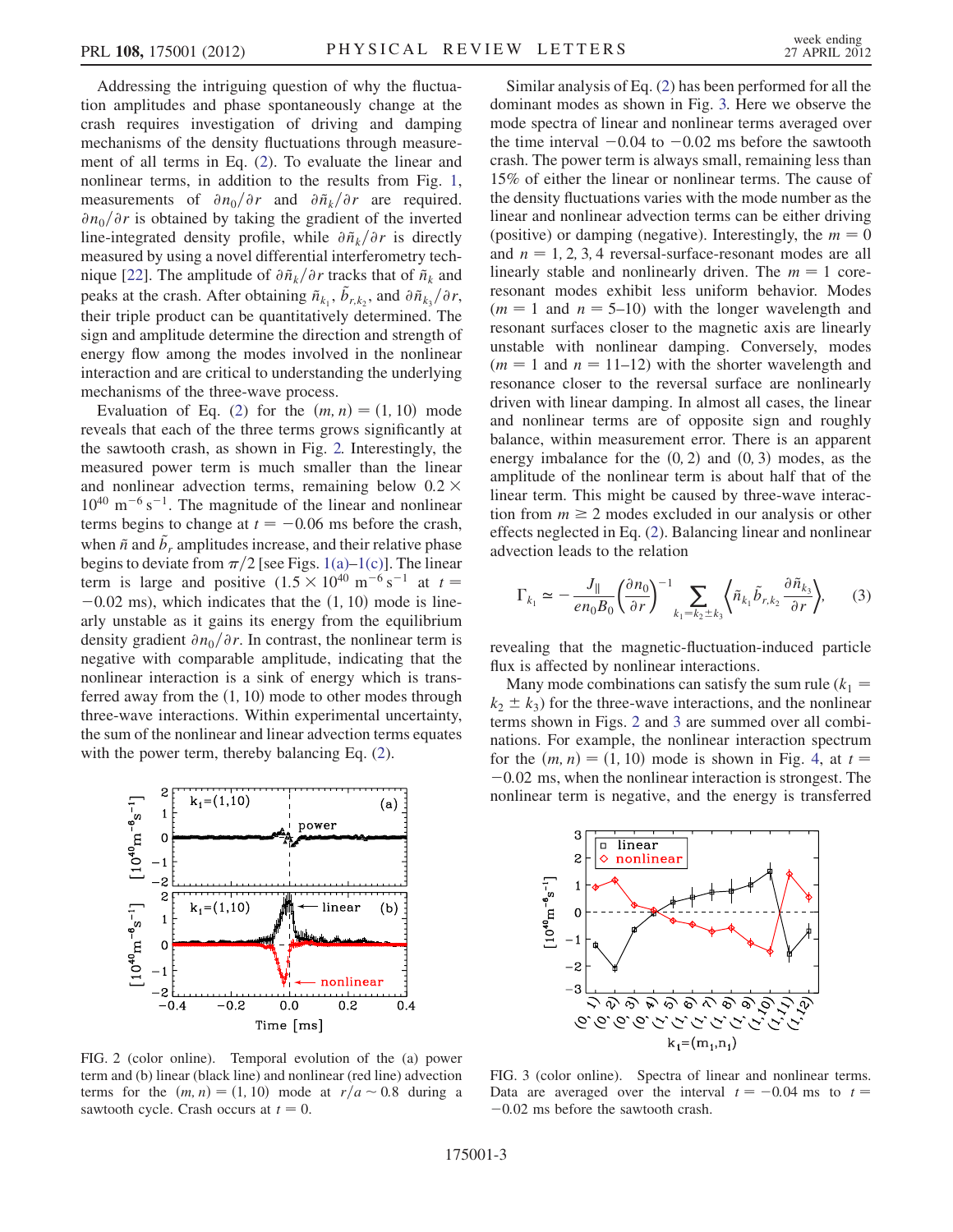<span id="page-3-6"></span>

FIG. 4 (color online). Mode spectrum of nonlinear interaction for the  $k_1 = (1, 10)$  mode at  $t = -0.02$  ms and  $r/a \sim 0.8$ .

away from the  $(1, 10)$  mode. The three-wave interactions with  $(1, 9)$  and  $(1, 11)$  modes have the largest amplitudes, indicating that the interaction is dominated by coupling with nearby or adjacent modes through the  $(0, 1)$  mode. Smaller contributions come from the  $(0, 2)$  and  $(0, 3)$ modes. Similar observations have been made for the other  $m = 1$  modes. To further explore the role played by the  $(0, 1)$  mode, we have compared sawtooth cycles where the  $(0, 1)$  mode peaks at the crash with those where the  $(0, 1)$ mode exhibits no burst, as shown in Fig. [5\(a\)](#page-3-7). Both crash types occur spontaneously, although those with large  $(0, 1)$ bursts are more typical. For these events, the core-resonant  $m = 1$  modes also behave differently, as seen in Figs. [5\(b\)](#page-3-7) and  $5(c)$ , for the  $(1, 7)$  mode. Measurements demonstrate



<span id="page-3-7"></span>FIG. 5 (color online). For two types of sawtooth cycles: with a strong  $(0, 1)$  burst (black solid line) and without a  $(0, 1)$  burst (red dashed line), temporal evolution of the (a)  $(0, 1)$  radial magnetic fluctuation, (b)  $(1, 7)$  radial magnetic fluctuation, (c)  $(1, 7)$  mode magnetic-fluctuation-induced particle flux at  $r/a \sim 0.8$ , and (d) equilibrium electron density at the core ( $r \sim 0$ ) and reversal surface  $\left(\frac{r}{a} \sim 0.8\right)$ .

that the magnetic-fluctuation increase is less pronounced and no significant particle flux is induced for the sawtooth crash where the  $(0, 1)$  mode burst is not evident. Furthermore, comparison of the equilibrium density evolution [see Fig. [5\(d\)](#page-3-7)] reveals that density relaxation (decrease of the central density at  $r \sim 0$  and increase of the edge density at  $r/a \sim 0.8$ ) is no longer observed when the  $(0, 1)$  mode amplitude is unchanged at the crash. For sawtooth crashes where the  $(0, 1)$  mode is not evident, there is no burst in particle flux and no change in equilibrium density. Combining this observation with the non-linear spectra in Fig. [4](#page-3-6) confirms the importance of the  $(0, 1)$ mode in mediating nonlinear three-wave interactions.

The nonlinear interaction is important in two aspects. First, it is responsible for phase deviation from  $\pi/2$  and increased particle transport, confirming Eq. ([3\)](#page-2-2). If only linear advection exists, the phase between density and radial magnetic fluctuations remains near  $\pi/2$  and only weak particle transport is induced. Second, the nonlinear interaction provides the balance for the linear advection in Eq. ([2\)](#page-1-0).

While the measurements presented herein were made in the environment of a stochastic magnetic field created by nonlinearly interacting tearing modes, Eq. [\(2\)](#page-1-0) applies whether or not the field is stochastic. The particle transport described in this Letter is intrinsically associated with the coherent interaction of magnetic and density perturbations, implying that magnetic-fluctuation-induced particle transport could arise even in the absence of magnetic stochasticity. This may explain why electron transport during the sawtooth crash can exceed the ambipolar-constrained value expected for parallel streaming in a stochastic magnetic field [[9\]](#page-4-2).

In conclusion, direct experimental measurements of linear advection and nonlinear three-wave interactions have been made, revealing their effect on density fluctuations and magnetic-fluctuation-induced particle transport. Strong nonlinear coupling among global magnetic perturbations is approximately balanced by linear advection during reconnection and leads to enhanced particle transport.

The authors thank the Madison Symmetric Torus group for their support and contributions to this research. This work is supported by the U.S. Department of Energy.

- <span id="page-3-0"></span>[1] E. P. Kontar, I. G. Hannah, and N. H. Bian, [Astrophys. J.](http://dx.doi.org/10.1088/2041-8205/730/2/L22) Lett. 730[, L22 \(2011\).](http://dx.doi.org/10.1088/2041-8205/730/2/L22)
- <span id="page-3-2"></span><span id="page-3-1"></span>[2] B. A. Carreras, [IEEE Trans. Plasma Sci.](http://dx.doi.org/10.1109/27.650902) 25, 1281 (1997).
- [3] W. Guttenfelder, J. Candy, S.M. Kaye, W.M. Nevins, E. Wang, R. E. Bell, G. W. Hammett, B. P. LeBlanc, D. R. Mikkelsen, and H. Yuh, [Phys. Rev. Lett.](http://dx.doi.org/10.1103/PhysRevLett.106.155004) 106, [155004 \(2011\).](http://dx.doi.org/10.1103/PhysRevLett.106.155004)
- <span id="page-3-3"></span>[4] M. R. Stoneking, S. A. Hokin, S. C. Prager, G. Fiksel, H. Ji, and D. J. Den Hartog, [Phys. Rev. Lett.](http://dx.doi.org/10.1103/PhysRevLett.73.549) 73, 549 (1994).
- <span id="page-3-5"></span><span id="page-3-4"></span>[5] W. Heidbrink, Phys. Plasmas 15[, 055501 \(2008\).](http://dx.doi.org/10.1063/1.2838239)
- [6] T. E. Evans et al., Phys. Rev. Lett. **92**[, 235003 \(2004\)](http://dx.doi.org/10.1103/PhysRevLett.92.235003).